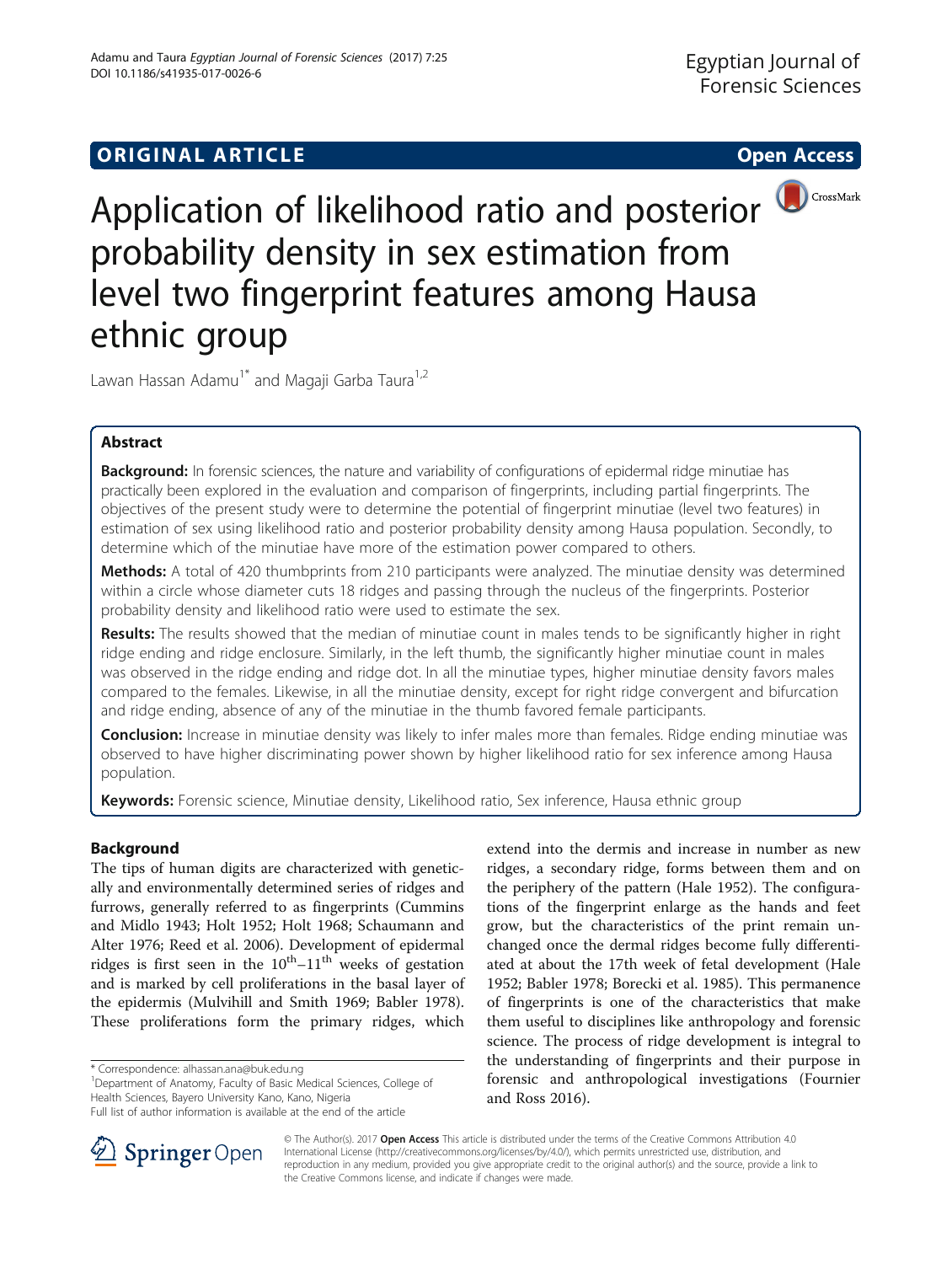Fingerprint friction ridge details are described in a hierarchical order ranging from level one to level three (Hong et al. [1998;](#page-9-0) Fournier and Ross [2016\)](#page-9-0). Level one is for revealing macro detail such as ridge flow, which allows pattern classification and ridge counting (Jain et al. [2007](#page-9-0); Ashbaugh [1992](#page-9-0); Langenburg [2004](#page-9-0)). This detail is not specific enough to be applied for personal identification. It is mainly used by biological anthropologist to differentiate between population (Arrieta et al. [2003](#page-9-0); Scheil et al. [2005;](#page-9-0) Dorjee et al. [2015](#page-9-0)) and for the determination of heritability, ethnicity, and sex (Reed et al. [2006](#page-9-0); Adamu et al. [2016\)](#page-9-0). Level 2 features called minutiae refer to the shape, direction, and orientation of the trait that forms the friction ridges, and is used mainly for the purpose of establishing identity (Langenburg [2004](#page-9-0); Nickell and Fischer [1999;](#page-9-0) Bennett and Perumal [2011](#page-9-0)). This is because minutiae are unique in their quantity and orientation in each individual fingerprint (Cummins [1967\)](#page-9-0). The level 3 features, which are also used for purpose of identity, deal with individual ridge structure such as ridge path deviation, ridge edge and shape, local ridge quality, distance between pores, size and shape of pores (Langenburg [2004;](#page-9-0) Working draft of CDEFFS [2008\)](#page-9-0).

Incorporation of biological factors into the process of latent fingerprint identifications and use of statistical approach to minimize the error rate should not be overlooked as emphasized by National Academy of Science (NAS) Report of 2009 (National Academy of Sciences [2009](#page-9-0); Fournier and Ross [2016\)](#page-9-0). However, it was also claimed that minutiae counts are largely a random event (Cummins and Midlo [1943\)](#page-9-0). The application of fingerprints in sex discrimination receives less attention among Hausas population. Only of recent logistic regression analysis was used to predict sex among Hausa population (Adamu et al. [2017\)](#page-9-0). However, there is paucity of literature on the use of likelihood ratio and posterior probability in sex inference from minutiae density. The objectives of the present study were to determine the potential of fingerprint minutiae (level two features) in estimation of sex using likelihood ratio and posterior probability density among Hausa population as well as to determine which of the minutiae has more of the estimation power compared to others.

# Methods

# Subjects

The participants of the study were from Hausa ethnic group of Kano state. The state is one of the most populous states in Nigeria. The urban area of the state comprises six major local government areas (LGAs) and covers about  $137 \text{ km}^2$ . The principal inhabitants of the state belong to Hausa ethnic group (Barau [2007](#page-9-0)). The study population comprises of 210 participants within the age range of 18–25 years with 1:1 males to females

ratio. A total of 420 thumbprints areas were analyzed in the study. Any participants with hand deformity, unclear impression and non Hausa ethnic group of Kano State, Nigeria were excluded from the study. Informed consent was obtained from all participants before their enrolment in the study. Ethical approval was obtained from the ethical committee of Kano state Hospitals Management Board and Ahmadu Bello University, Zaria Faculty of Medicine and Teaching Hospital, (ABUTHZ/HREC/ 506/2015).

## Thumbprint capturing

Live scanner (digital persona, China) was used to capture thumbprint of each participant. Software (Printanalyse) was designed using Microsoft visual basic (version 6.0) programming language for capturing and determination of minutiae density. Each captured plain thumbprint was saved with the name of digit (thumb), sex of the participants (male or female), side of the digit (left or right) and unique code of the participants. The thumbprints were classified into three basic patterns; loops, whorl and arches. Two versions, original and enlarged (at a ratio of 7.74), were captured. The original size was used for scaling purpose and enlarged version was used to determine the minutiae density. For the purpose of ensuring real size measurements, Cummins and Midlo [\(1943\)](#page-9-0) ink method was adopted to capture the plain thumbprints of 30 randomly selected participants.

### Minutiae counts and classification

The minutiae density was determined within a circle whose diameter cuts 18 ridges, and passing through the nucleus of the fingerprints as described in the previous methods (Okajima [1970;](#page-9-0) Adamu et al. [2017\)](#page-9-0). Nine types of minutiae bifurcation, convergent, ridge ending, ridge enclosure (small), ridge enclosure (big), ridge fragment (small), ridge fragment (big), ridge dot between the ridges and dot within the ridges as defined by previous workers (Gutierrez-Redomero et al. [2007](#page-9-0); Adamu et al. [2017](#page-9-0)) were narrowed to five types, ridge bifurcation (bifurcation& convergence), ridge ending, ridge enclosure (small & big), short ridge (small and big fragments), ridge dot (dot between or within the ridges).The selection of five minutiae types in this study was based on their distinctive characteristics and they are frequently encountered in comparison of fingerprints by forensic expert (Fournier and Ross [2016\)](#page-9-0).

# Calculation of likelihood ratio and favor odd

The calculated likelihood (LR) gives the strength of support for one of the hypotheses: C or C′. Posterior probabilities  $P(C/MD)$  and  $P(C'/MD)$  were calculated using Bayes' theorem (Grieve and Dunlop [1992](#page-9-0)). Favored odds for support of the most likely hypothesis for a given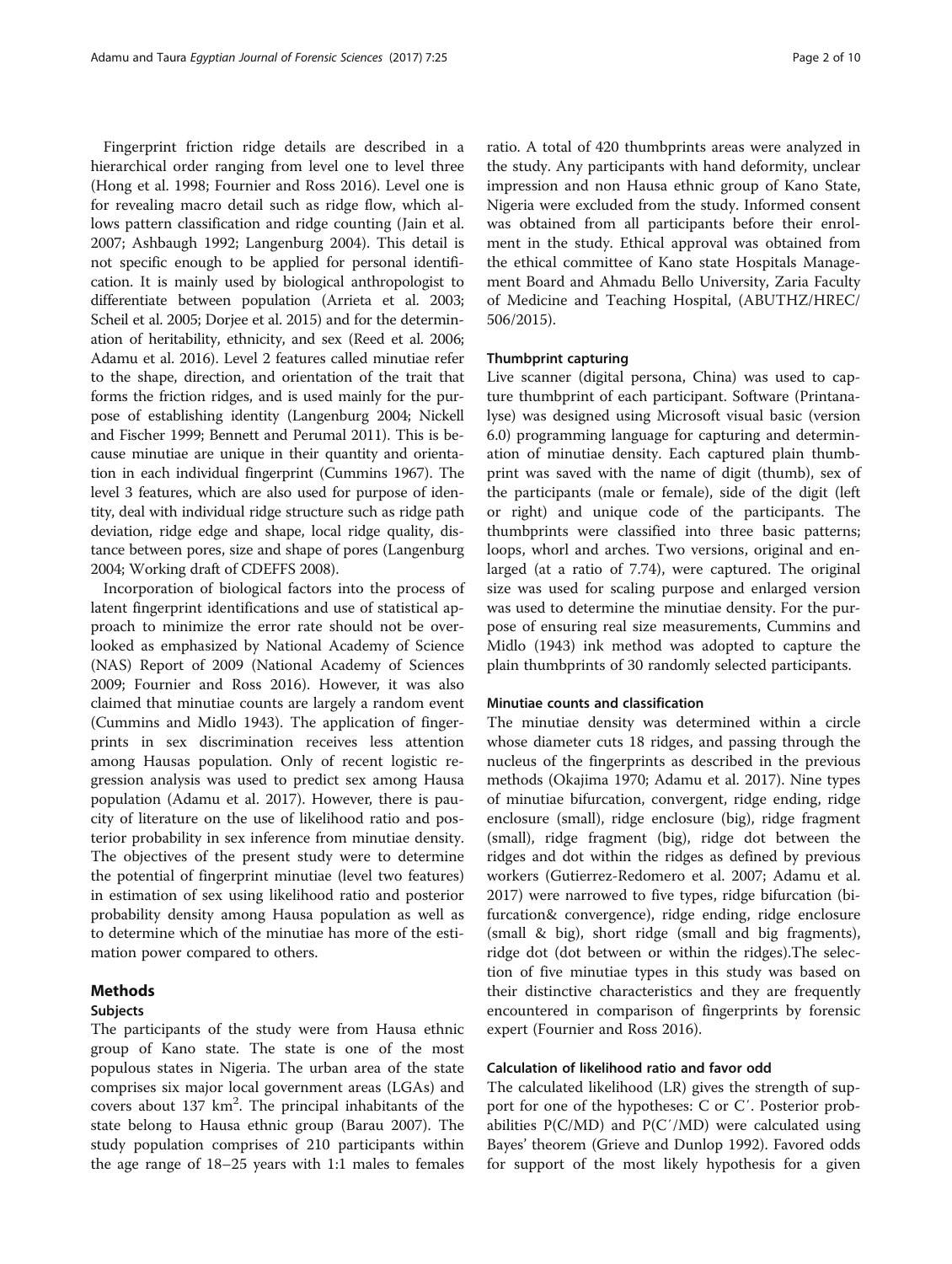minutia density P (MD/C) and P (MD/C′) were obtained from information of both LR computations and posterior probabilities. The likelihood ratio (LR) was calculated using relative frequency of minutia density (MD).

| $LR =$ probability of observing a given minutia density, if the donor was male (C) |  |  |  |  |  |  |  |  |
|------------------------------------------------------------------------------------|--|--|--|--|--|--|--|--|
| probability of observing a given minutia density,                                  |  |  |  |  |  |  |  |  |
| if the donor was female $(C)$                                                      |  |  |  |  |  |  |  |  |
| P(MD/C)                                                                            |  |  |  |  |  |  |  |  |
| $P\left(\frac{MD}{C}\right)$                                                       |  |  |  |  |  |  |  |  |

Where MD  $\frac{\text{Frequency of a given minutia density}}{\text{Total frequency of all minutia density}}$ , C is the male donor, and C′ is the female donor, and assuming the equal probability between the sexes  $P(C) = P(C') = 0.5$ .

The ridge density with likelihood ratio of  $> 1$  is more likely to be of male origin, for  $\langle$  1 is likely to female origin. The favor odd (FO) was calculated as;  $\text{FO} = \frac{\text{P (MD/C)}}{\text{P (MD/C)+P (MD/C)}}$ .

Frequencies for different types of patterns and mean ridge density were also determined.

### Statistical analyses and Repeatability of Measurements

The data was subjected to Kolmogorov-Smirnov test of normality. The minutiae count was not normally distributed  $(P < 0.001)$ . The data was expressed in frequency and percentiles (using box and whiskers plot). Mann Whitney test was employed for comparing the median minutiae count between males and females. The consistency and repeatability of minutiae count was assessed using paired sample t- test. Two sets of measurements taken from 30 randomly selected participants were used for this purpose. The interval between the first and second measurements was at least 1 week. There was no significant difference  $(P > 0.05)$  between the first and second minutiae counts. All the analyses were carried out using SPSS version 20 (IBM Corporation, NY, USA).  $P < 0.05$  was considered as level of significance.

# Results

Figure 1 showed the frequency distribution of the fingerprint pattern according to sex and side of the thumb. In both sexes, the loops were the most frequent in right thumb (males had 57 and females 64) and left thumb (males had 69 and females had 58) followed by the whorls (right thumb, male had 41, females had 36 and left thumb, male had 28, females had 39) and the least was the arches (right thumb, male had 7, females had five and left thumb, both sexes had eight). In males, there were more whorls in right thumb compared to left. Reverse frequency of whorls were observed in females. The frequency of arches was the same in left thumb in both sexes, but higher in right thumb in male.

Figure [2](#page-3-0) shows the box and whisker plot of minutiae counts of males and females among Hausa population of Nigeria. The ridge ending and bifurcation combined with convergence exhibited higher median values compared to the other minutiae types. A significant

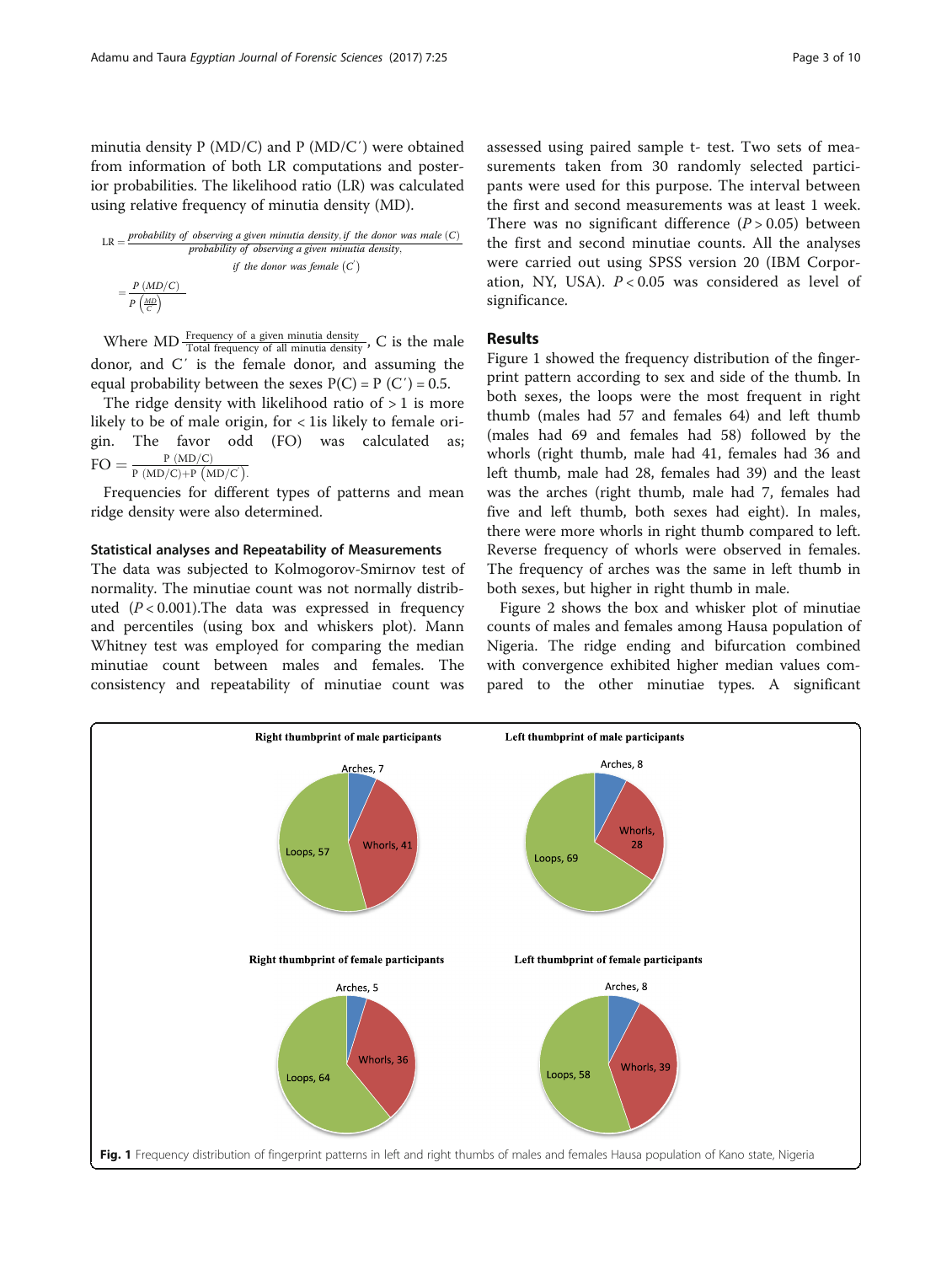<span id="page-3-0"></span>

difference was observed in ridge ending and ridge bifurcation and convergence in the right thumbprint. In the left thumbprint, the significant difference was observed in ridge ending and ridge dot. Males exhibited higher median value in minutiae counts compared to females.

Tables [1,](#page-4-0) [2,](#page-5-0) [3](#page-6-0), [4](#page-6-0) and [5](#page-7-0) show frequency, likelihood ratio and favor odd of different ridge minutiae density of right and left thumbprints within a circle that cuts across about 18 ridges with diameter of the circle passing through the nucleus (center of the thumbprints). Table [1](#page-4-0)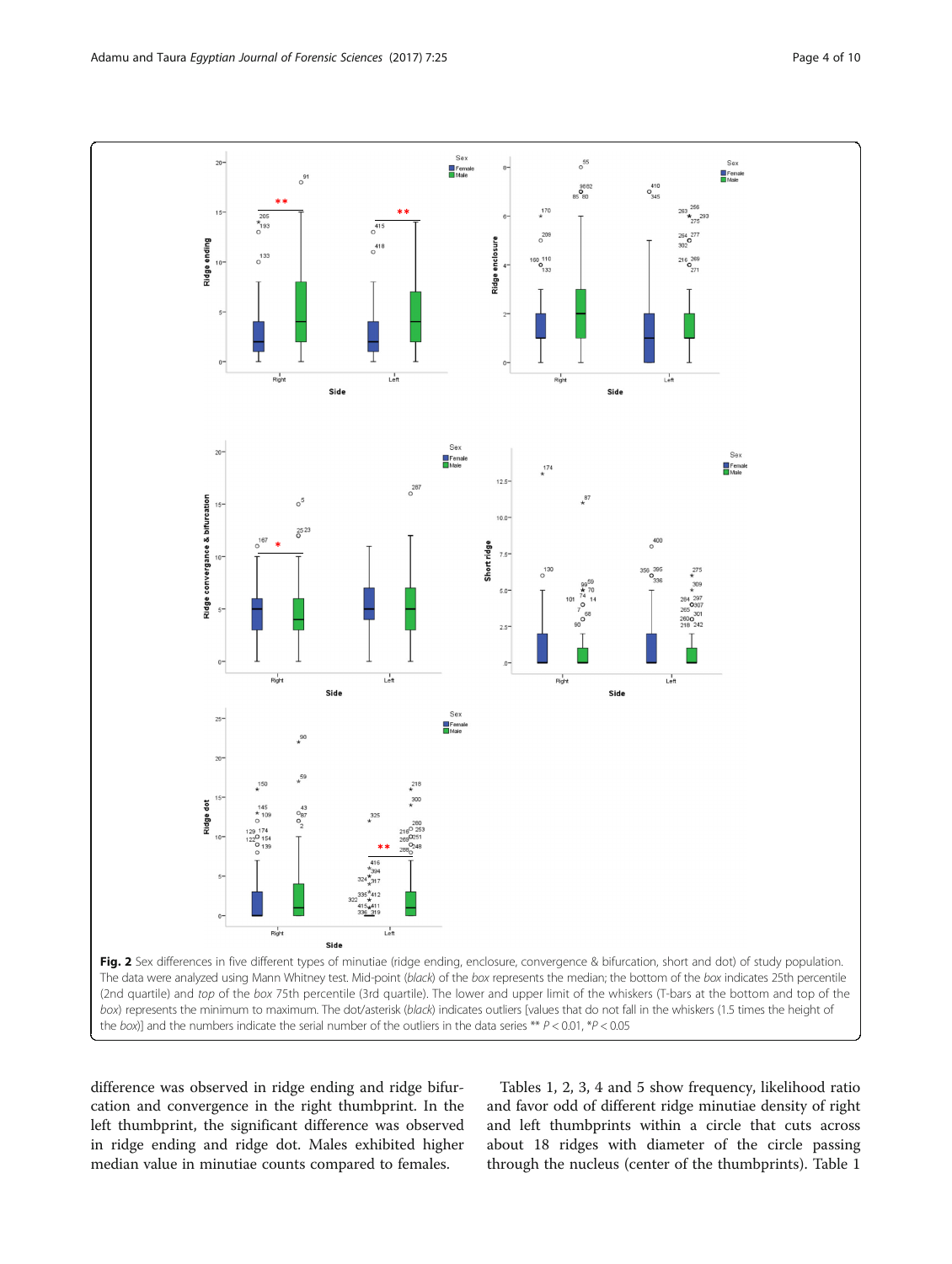|  | Page 5 of 10 |  |  |  |
|--|--------------|--|--|--|
|--|--------------|--|--|--|

| Side  | MD             |                   | Ridge bifurcation and convergence |      |        |              |               |                   |           |        |
|-------|----------------|-------------------|-----------------------------------|------|--------|--------------|---------------|-------------------|-----------|--------|
|       |                | Male              | Female                            | Male | Female | Male         | Female        | Likelihood        | Favor odd |        |
|       |                | Frq               | Frq                               | rMnt | rMnt   | $P$ (rMnt/C) | $P$ (rMnt/C') | Male              | Male      | Female |
| Right | $\mathbb O$    | 40                | 36                                | 0.38 | 0.34   | 0.76         | 0.69          | 1.11              | 0.53      | 0.47   |
|       | 1              | $47\,$            | 36                                | 0.45 | 0.34   | 0.90         | 0.69          | 1.31              | 0.57      | 0.43   |
|       | $\overline{2}$ | 46                | 49                                | 0.44 | 0.47   | 0.88         | 0.93          | 0.94              | 0.48      | 0.52   |
|       | 3              | 38                | 36                                | 0.36 | 0.34   | 0.72         | 0.69          | 1.06              | 0.51      | 0.49   |
|       | 4              | 19                | 23                                | 0.18 | 0.22   | 0.36         | 0.44          | 0.83              | 0.45      | 0.55   |
|       | 5              | 11                | 10                                | 0.10 | 0.10   | 0.21         | 0.19          | 1.10              | 0.52      | 0.48   |
|       | 6              | $\,$ 6 $\,$       | 13                                | 0.06 | 0.12   | 0.11         | 0.25          | 0.46              | 0.32      | 0.68   |
|       | $\overline{7}$ | $\mathbf{1}$      | 3                                 | 0.01 | 0.03   | 0.02         | 0.06          | 0.33              | 0.25      | 0.75   |
|       | 8              | -                 | $\overline{c}$                    | 0.00 | 0.02   | 0.00         | 0.04          | 0.00              | 0.00      | 1.00   |
|       | 9              | $\qquad \qquad -$ | $\mathbf{1}$                      | 0.00 | 0.01   | 0.00         | 0.02          | 0.00              | 0.00      | 1.00   |
|       | 10             | $\qquad \qquad -$ | $\mathbf{1}$                      | 0.00 | 0.01   | 0.00         | 0.02          | 0.00              | 0.00      | 1.00   |
|       | 11             | $\mathbf{1}$      | $\overline{\phantom{0}}$          | 0.01 | 0.00   | 0.02         | 0.00          |                   | 1.00      | 0.00   |
|       | 15             | $\mathbf{1}$      | $\overline{\phantom{0}}$          | 0.01 | 0.00   | 0.02         | 0.00          | -                 | 1.00      | 0.00   |
| Left  | 0              | 45                | 51                                | 0.43 | 0.49   | 0.86         | 0.97          | 0.88              | 0.47      | 0.53   |
|       | $\mathbf{1}$   | 41                | 37                                | 0.39 | 0.35   | 0.78         | 0.70          | 1.11              | 0.53      | 0.47   |
|       | $\sqrt{2}$     | 40                | 28                                | 0.38 | 0.27   | 0.76         | 0.53          | 1.43              | 0.59      | 0.41   |
|       | $\overline{3}$ | 26                | 21                                | 0.25 | 0.20   | 0.50         | 0.40          | 1.24              | 0.55      | 0.45   |
|       | 4              | 17                | 28                                | 0.16 | 0.27   | 0.32         | 0.53          | 0.61              | 0.38      | 0.62   |
|       | 5              | 15                | 18                                | 0.14 | 0.17   | 0.29         | 0.34          | 0.83              | 0.45      | 0.55   |
|       | 6              | 5                 | 17                                | 0.05 | 0.16   | 0.10         | 0.32          | 0.29              | 0.23      | 0.77   |
|       | $\overline{7}$ | $\,8\,$           | $\overline{4}$                    | 0.08 | 0.04   | 0.15         | 0.08          | 2.00              | 0.67      | 0.33   |
|       | 8              | $\overline{4}$    | 4                                 | 0.04 | 0.04   | 0.08         | 0.08          | 1.00              | 0.50      | 0.50   |
|       | 9              | 5                 | $\mathbf{1}$                      | 0.05 | 0.01   | 0.10         | 0.02          | 5.00              | 0.83      | 0.17   |
|       | 10             | $\mathbf{1}$      | $\overline{\phantom{0}}$          | 0.01 | 0.00   | 0.02         | 0.00          | $\qquad \qquad -$ | 1.00      | 0.00   |
|       | 11             | $\overline{2}$    | 1                                 | 0.02 | 0.01   | 0.04         | 0.02          | 2.00              | 0.67      | 0.33   |
|       | 16             | 1                 | $\overline{\phantom{0}}$          | 0.01 | 0.00   | 0.02         | 0.00          | $\qquad \qquad -$ | 1.00      | 0.00   |

<span id="page-4-0"></span>Table 1 Frequency, likelihood ratio and favor odd of different ridge bifurcation and convergent density of right and left thumbprints

Bold text indicates manutiae density with likelihood ratio that favor males or gives equal chance for both sexes

shows frequency, likelihood ratio and favor odd of different ridges bifurcation and convergent density of right and left thumbprints. It was observed that sex inference from the minutiae density was random, however, the odd of being male tend to be at two extremes, lower and higher minutiae density. In the right thumbprints, the ridge bifurcation and convergent density of 0, 1, 3, 5, 11 and 15 tend to infer male sex (likelihood  $> 1$ ). For the left 1, 2, 3, 7, and  $\geq$  9 was more likely to infer males. Table [2](#page-5-0) shows the frequency, likelihood ratio and favor odd of different ridge ending density of right and left thumbprints. A more definite pattern of sex inference was observed in ridge ending density. It was noted that ≥ 4 was more likely to be of male origin with exception of 6 and 14 ridge ending density, which was observed to be more of female origin. Similarly, ridge ending density of ≥4 in the left thumbprints was more likely to be of

male origin with exception of eight ridge ending, which showed an equal probability. Combining the two sides, it was observed that < 4 ridge ending density was likely to be of female origin.

The frequency, likelihood ratio and favor odd of different ridge enclosure of right and left thumbprints were shown in Table [3](#page-6-0). It was observed that ridge enclosure density of  $\leq 2$  was more likely to be of male origin except for 3. However, both sexes had equal favor odd for absence of these minutiae. For the left thumbprints, ridge enclosure of 3 and 7 were more likely to be of female origin, moreover, absence of the ridge enclosure predicted more of female origin. Table [4](#page-6-0) showed frequency, likelihood ratio and favor odd of short ridge density of right and left thumbprints. Only short ridge density of 1 and 11 were more likely of male origin. For the left thumbprints 1 and 4 were more likely of male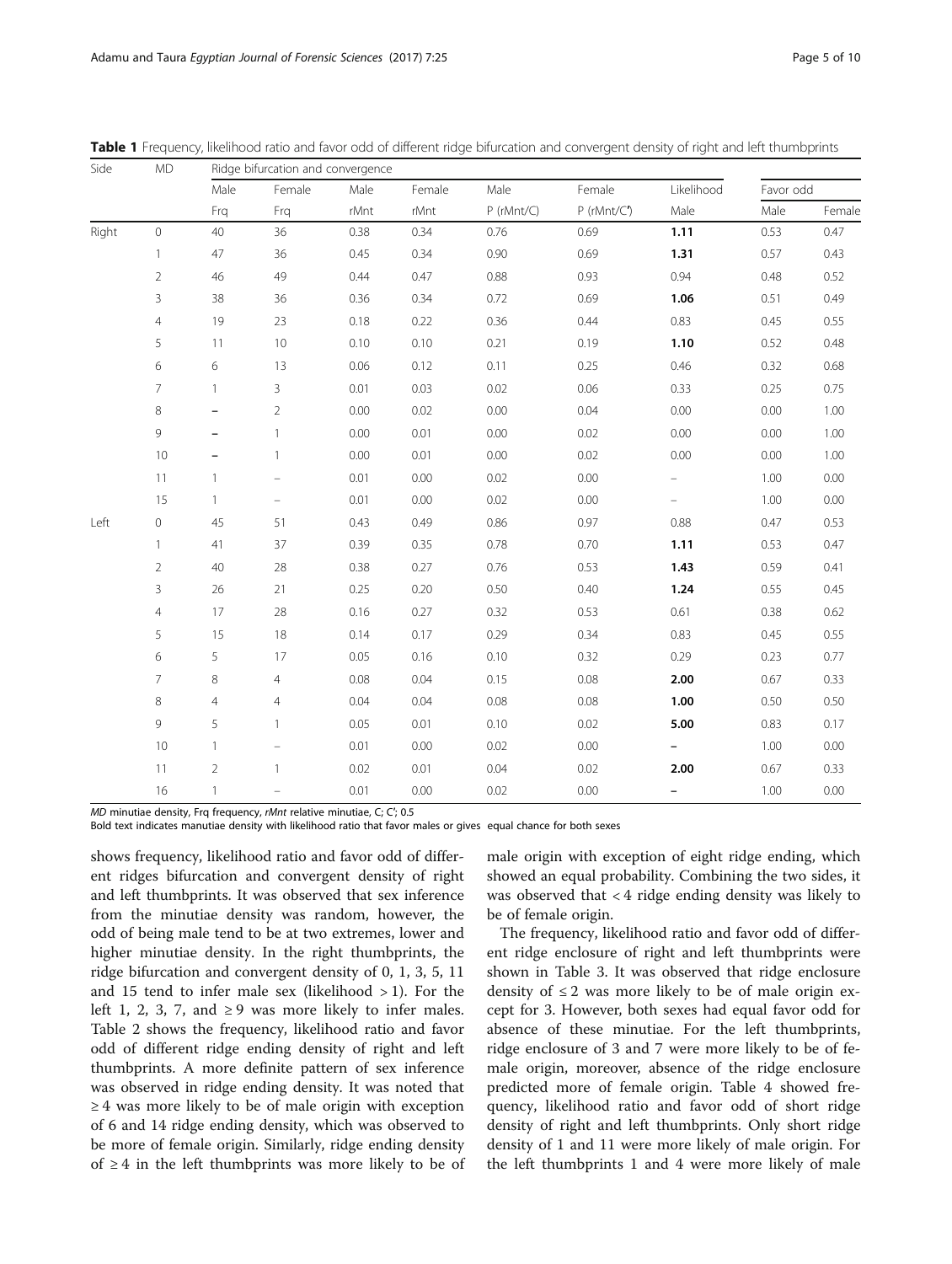| Side  | $\mathsf{MD}$       | Ridge ending   |                          |      |           |            |           |                          |           |        |  |
|-------|---------------------|----------------|--------------------------|------|-----------|------------|-----------|--------------------------|-----------|--------|--|
|       |                     | Male           | Female                   | Male | Female    | Male       | Female    | Likelihood               | Favor odd |        |  |
|       |                     | Frq            | Frq                      | MD   | <b>MD</b> | $P$ (MD/C) | P (MD/C') |                          | Male      | Female |  |
| Right | $\mathbf 0$         | 8              | 9                        | 0.08 | 0.09      | 0.15       | 0.17      | 0.89                     | 0.47      | 0.53   |  |
|       | $\mathbf{1}$        | $\overline{7}$ | 20                       | 0.07 | 0.19      | 0.13       | 0.38      | 0.35                     | 0.26      | 0.74   |  |
|       | $\sqrt{2}$          | 13             | 25                       | 0.12 | 0.24      | 0.25       | 0.48      | 0.52                     | 0.34      | 0.66   |  |
|       | $\mathsf 3$         | 12             | 13                       | 0.11 | 0.12      | 0.23       | 0.25      | 0.92                     | 0.48      | 0.52   |  |
|       | $\overline{4}$      | 13             | 12                       | 0.12 | 0.11      | 0.25       | 0.23      | 1.08                     | 0.52      | 0.48   |  |
|       | 5                   | 10             | 9                        | 0.10 | 0.09      | 0.19       | 0.17      | 1.11                     | 0.53      | 0.47   |  |
|       | 6                   | $\,$ 6 $\,$    | 9                        | 0.06 | 0.09      | 0.11       | 0.17      | 0.67                     | 0.40      | 0.60   |  |
|       | $\overline{7}$      | $\mathsf 9$    | 3                        | 0.09 | 0.03      | 0.17       | 0.06      | 3.00                     | 0.75      | 0.25   |  |
|       | $\,8\,$             | 9              | $\overline{2}$           | 0.09 | 0.02      | 0.17       | 0.04      | 4.50                     | 0.82      | 0.18   |  |
|       | $\mathsf g$         | $\,$ 6 $\,$    |                          | 0.06 | 0.00      | 0.11       | 0.00      | $\overline{\phantom{0}}$ | 1.00      | 0.00   |  |
|       | 10                  | 3              | $\mathbf{1}$             | 0.03 | 0.01      | 0.06       | 0.02      | 3.00                     | 0.75      | 0.25   |  |
|       | 11                  | $\mathsf 3$    |                          | 0.03 | 0.00      | 0.06       | 0.00      | $\equiv$                 | 1.00      | 0.00   |  |
|       | 12                  | $\mathbf{1}$   |                          | 0.01 | 0.00      | 0.02       | 0.00      |                          | 1.00      | 0.00   |  |
|       | 13                  | 3              | $\mathbf{1}$             | 0.03 | 0.01      | 0.06       | 0.02      | 3.00                     | 0.75      | 0.25   |  |
|       | 14                  | $\equiv$       | $\mathbf{1}$             | 0.00 | 0.01      | 0.00       | 0.02      | 0.00                     | 0.00      | 1.00   |  |
|       | 15                  | $\mathbf{1}$   |                          | 0.01 | 0.00      | 0.02       | 0.00      |                          | 1.00      | 0.00   |  |
|       | 18                  | $\mathbf{1}$   | $\equiv$                 | 0.01 | 0.00      | 0.02       | 0.00      |                          | 1.00      | 0.00   |  |
| Left  | $\mathsf{O}\xspace$ | $\,8\,$        | 14                       | 0.08 | 0.13      | 0.15       | 0.27      | 0.57                     | 0.36      | 0.64   |  |
|       | $\mathbf{1}$        | $\,8\,$        | 19                       | 0.08 | 0.18      | 0.15       | 0.36      | 0.42                     | 0.30      | 0.70   |  |
|       | $\sqrt{2}$          | 12             | 24                       | 0.11 | 0.23      | 0.23       | 0.46      | 0.50                     | 0.33      | 0.67   |  |
|       | $\mathsf 3$         | 10             | 15                       | 0.10 | 0.14      | 0.19       | 0.29      | 0.67                     | 0.40      | 0.60   |  |
|       | $\overline{4}$      | 18             | 17                       | 0.17 | 0.16      | 0.34       | 0.32      | 1.06                     | 0.51      | 0.49   |  |
|       | 5                   | 16             | 10                       | 0.15 | 0.10      | 0.30       | 0.19      | 1.60                     | 0.62      | 0.38   |  |
|       | 6                   | 5              | $\mathbf{1}$             | 0.05 | 0.01      | 0.10       | 0.02      | 5.00                     | 0.83      | 0.17   |  |
|       | $\overline{7}$      | 7              | $\overline{2}$           | 0.07 | 0.02      | 0.13       | 0.04      | 3.50                     | 0.78      | 0.22   |  |
|       | $\,8\,$             | $\mathbf{1}$   | $\mathbf{1}$             | 0.01 | 0.01      | 0.02       | 0.02      | 1.00                     | 0.50      | 0.50   |  |
|       | $\mathsf{9}$        | $\overline{7}$ |                          | 0.07 | 0.00      | 0.13       | 0.00      | $\overline{\phantom{a}}$ | 1.00      | 0.00   |  |
|       | 10                  | $\overline{2}$ | $\overline{\phantom{0}}$ | 0.02 | 0.00      | 0.04       | 0.00      |                          | 1.00      | 0.00   |  |
|       | 11                  | $\mathsf 3$    | $\mathbf{1}$             | 0.03 | 0.01      | 0.06       | 0.02      | 3.00                     | 0.75      | 0.25   |  |
|       | 12                  | $\mathsf 3$    |                          | 0.03 | 0.00      | 0.06       | 0.00      | $\overline{\phantom{0}}$ | 1.00      | 0.00   |  |
|       | 13                  | $\mathsf 3$    | $\mathbf{1}$             | 0.03 | 0.01      | 0.06       | 0.02      | 3.00                     | 0.75      | 0.25   |  |
|       | 14                  | $\overline{2}$ | $\equiv$                 | 0.02 | 0.00      | 0.04       | 0.00      | $\qquad \qquad -$        | 1.00      | 0.00   |  |

<span id="page-5-0"></span>Table 2 Frequency, likelihood ratio and favor odd of different ridge ending density of right and left thumbprints

Bold text indicates manutiae density with likelihood ratio that favor males or gives equal chance for both sexes

origin. In both sides, absences of short ridge indicate more of female origin. Table [5](#page-7-0) showed frequency, likelihood ratio and favor odd of different ridge dot of right and left thumbprints. It was observed that 0, 3, 6, 7, 10, 16 and 0, 12 ridge dot density were more likely to be of female origin in right and left thumbprints respectively.

# Discussion

Biological uniqueness and constancy of fingerprints have been considered overtime as important characteristic to be utilized within the domains of forensic community (Scientific Working Group on Friction Ridge Analysis, Study, and Technology [2002](#page-9-0)).This makes the fingerprints an ideal biological feature for personal identification in criminal events, victims of mass disasters among others. Three levels system of analysis was usually employed for fingerprint comparison. This indicates stronger and specific levels of individualization for better comparison (SWGFRA, Scientific Working Group on Friction Ridge Analysis, Study, and Technology [2002](#page-9-0);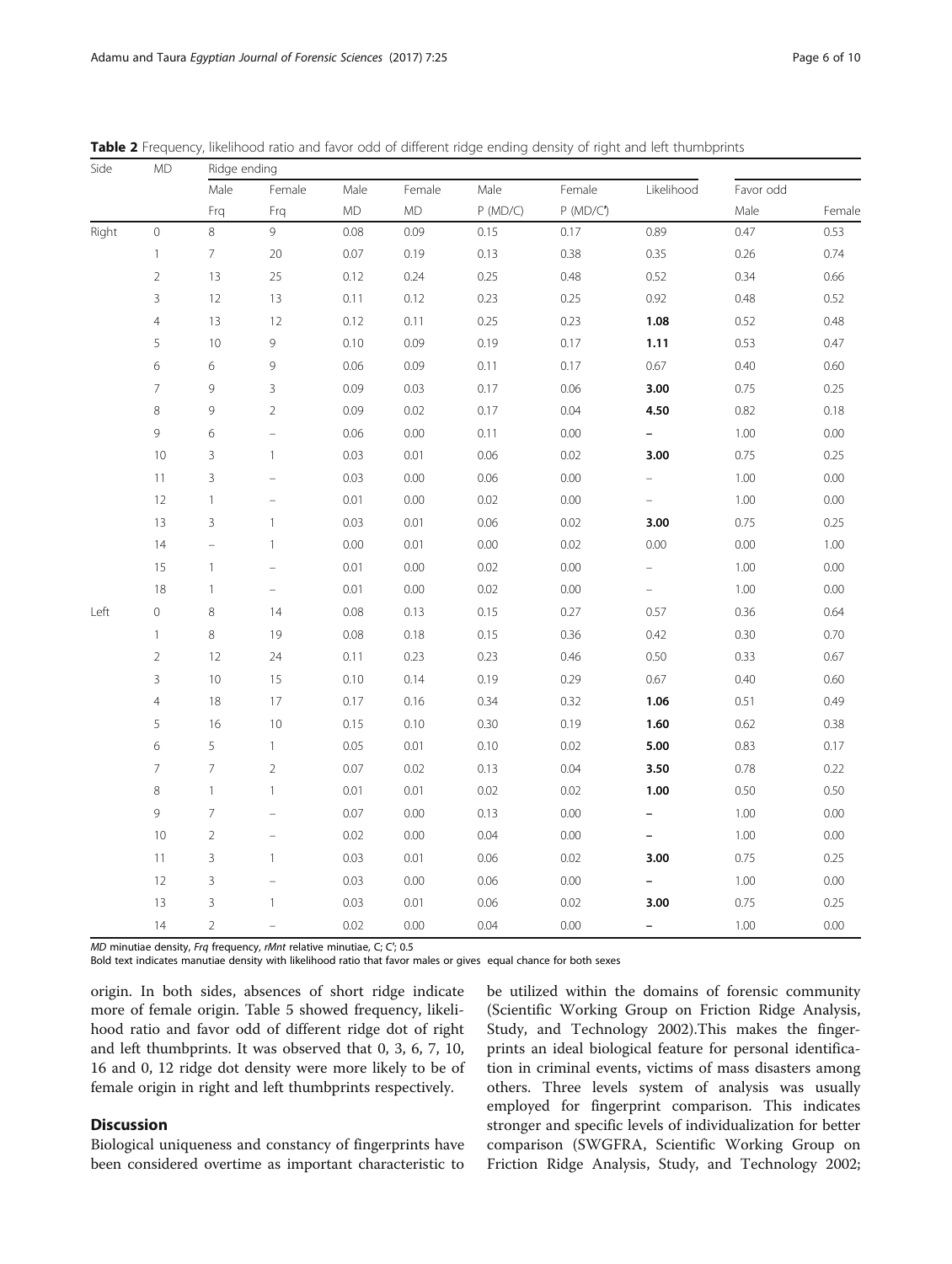| Page 7 of 10 |  |  |
|--------------|--|--|
|              |  |  |

| Side  | MD                  | Ridge enclosure   |                          |           |           |            |          |                          |           |        |
|-------|---------------------|-------------------|--------------------------|-----------|-----------|------------|----------|--------------------------|-----------|--------|
|       |                     | Male              | Female                   | Male      | Female    | Male       | Female   | Likelihood               | Favor odd |        |
|       |                     | Frq               | Frq                      | <b>MD</b> | <b>MD</b> | $P$ (MD/C) | P(MD/C') |                          | Male      | Female |
| Right | $\mathbf 0$         | 26                | 26                       | 0.25      | 0.25      | 0.50       | 0.50     | 1.00                     | 0.50      | 0.50   |
|       | $\mathbf{1}$        | 22                | 35                       | 0.21      | 0.33      | 0.42       | 0.67     | 0.63                     | 0.39      | 0.61   |
|       | $\overline{2}$      | 23                | 19                       | 0.22      | 0.18      | 0.44       | 0.36     | 1.21                     | 0.55      | 0.45   |
|       | 3                   | 12                | 19                       | 0.11      | 0.18      | 0.23       | 0.36     | 0.63                     | 0.39      | 0.61   |
|       | $\overline{4}$      | 8                 | $\overline{4}$           | 0.08      | 0.04      | 0.15       | 0.08     | 2.00                     | 0.67      | 0.33   |
|       | 5                   | 3                 |                          | 0.03      | 0.01      | 0.06       | 0.02     | 3.00                     | 0.75      | 0.25   |
|       | 6                   | 3                 |                          | 0.03      | 0.01      | 0.06       | 0.02     | 3.00                     | 0.75      | 0.25   |
|       | $\overline{7}$      | $\overline{7}$    | $\overline{\phantom{0}}$ | 0.07      | 0.00      | 0.13       | 0.00     | $\overline{\phantom{a}}$ | 1.00      | 0.00   |
|       | 8                   |                   | $\overline{\phantom{0}}$ | 0.01      | 0.00      | 0.02       | 0.00     | $\qquad \qquad -$        | 1.00      | 0.00   |
| Left  | $\mathsf{O}\xspace$ | 23                | 35                       | 0.22      | 0.33      | 0.44       | 0.67     | 0.66                     | 0.40      | 0.60   |
|       | 1                   | 33                | 30                       | 0.31      | 0.29      | 0.63       | 0.57     | 1.10                     | 0.52      | 0.48   |
|       | $\overline{2}$      | 24                | 21                       | 0.23      | 0.20      | 0.46       | 0.40     | 1.14                     | 0.53      | 0.47   |
|       | 3                   | 9                 | 12                       | 0.09      | 0.11      | 0.17       | 0.23     | 0.75                     | 0.43      | 0.57   |
|       | $\overline{4}$      | 5                 | 3                        | 0.05      | 0.03      | 0.10       | 0.06     | 1.67                     | 0.63      | 0.38   |
|       | 5                   | 6                 | $\overline{2}$           | 0.06      | 0.02      | 0.11       | 0.04     | 3.00                     | 0.75      | 0.25   |
|       | 6                   | 5                 | $\overline{\phantom{m}}$ | 0.05      | 0.00      | 0.10       | 0.00     | -                        | 1.00      | 0.00   |
|       | $\overline{7}$      | $\qquad \qquad -$ | 2                        | 0.00      | 0.02      | 0.00       | 0.04     | 0.00                     | 0.00      | 1.00   |

<span id="page-6-0"></span>Table 3 Frequency, likelihood ratio and favor odd of different ridge enclosure density of right and left thumbprints

Bold text indicates manutiae density with likelihood ratio that favor males or gives equal chance for both sexes

|      |    | Table 4 Frequency, likelihood ratio and favor odd of different short ridge density of right and left thumbprints |  |
|------|----|------------------------------------------------------------------------------------------------------------------|--|
| Side | MD | Short ridge                                                                                                      |  |

|       |         | . . <b>.</b> <u>.</u> |                          |        |      |            |               |                          |            |           |  |
|-------|---------|-----------------------|--------------------------|--------|------|------------|---------------|--------------------------|------------|-----------|--|
|       |         |                       | Male                     | Female | Male | Female     | Male          | Female                   | Likelihood | Favor odd |  |
|       |         | Frq                   | Frq                      | MD     | MD   | $P$ (MD/C) | $P$ (MD/C $)$ |                          | Male       | Female    |  |
| Right | $\circ$ | 57                    | 59                       | 0.54   | 0.56 | 1.09       | 1.12          | 0.97                     | 0.49       | 0.51      |  |
|       |         | 23                    | 17                       | 0.22   | 0.16 | 0.44       | 0.32          | 1.35                     | 0.58       | 0.43      |  |
|       | 2       | 13                    | 13                       | 0.12   | 0.12 | 0.25       | 0.25          | 1.00                     | 0.50       | 0.50      |  |
|       | 3       | 3                     | $\overline{4}$           | 0.03   | 0.04 | 0.06       | 0.08          | 0.75                     | 0.43       | 0.57      |  |
|       | 4       | 3                     | 5                        | 0.03   | 0.05 | 0.06       | 0.10          | 0.60                     | 0.38       | 0.63      |  |
|       | 5       | 5                     | 5                        | 0.05   | 0.05 | 0.10       | 0.10          | 1.00                     | 0.50       | 0.50      |  |
|       | 6       | -                     | 1                        | 0.00   | 0.01 | 0.00       | 0.02          | 0.00                     | 0.00       | 1.00      |  |
|       | 11      | $\mathbf{1}$          | $\overline{\phantom{0}}$ | 0.01   | 0.00 | 0.02       | 0.00          | $\overline{\phantom{0}}$ | 1.00       | 0.00      |  |
|       | 13      | $\qquad \qquad -$     | 1                        | 0.00   | 0.01 | 0.00       | 0.02          | -                        | 0.00       | 1.00      |  |
| Left  | 0       | 61                    | 75                       | 0.58   | 0.71 | 1.16       | 1.43          | 0.81                     | 0.45       | 0.55      |  |
|       |         | 26                    | 3                        | 0.25   | 0.03 | 0.50       | 0.06          | 8.67                     | 0.90       | 0.10      |  |
|       | 2       | 6                     | 13                       | 0.06   | 0.12 | 0.11       | 0.25          | 0.46                     | 0.32       | 0.68      |  |
|       | 3       | $\overline{4}$        | 5                        | 0.04   | 0.05 | 0.08       | 0.10          | 0.80                     | 0.44       | 0.56      |  |
|       | 4       | 6                     | $\overline{2}$           | 0.06   | 0.02 | 0.11       | 0.04          | 3.00                     | 0.75       | 0.25      |  |
|       | 5       |                       | 3                        | 0.01   | 0.03 | 0.02       | 0.06          | 0.33                     | 0.25       | 0.75      |  |
|       | 6       |                       | 3                        | 0.01   | 0.03 | 0.02       | 0.06          | 0.33                     | 0.25       | 0.75      |  |
|       | 8       |                       | 1                        | 0.00   | 0.01 | 0.00       | 0.02          | 0.00                     | 0.00       | 1.00      |  |

MD minutiae density, Frq frequency, rMnt relative minutiae, C; C′; 0.5

Bold text indicates manutiae density with likelihood ratio that favor males or gives equal chance for both sexes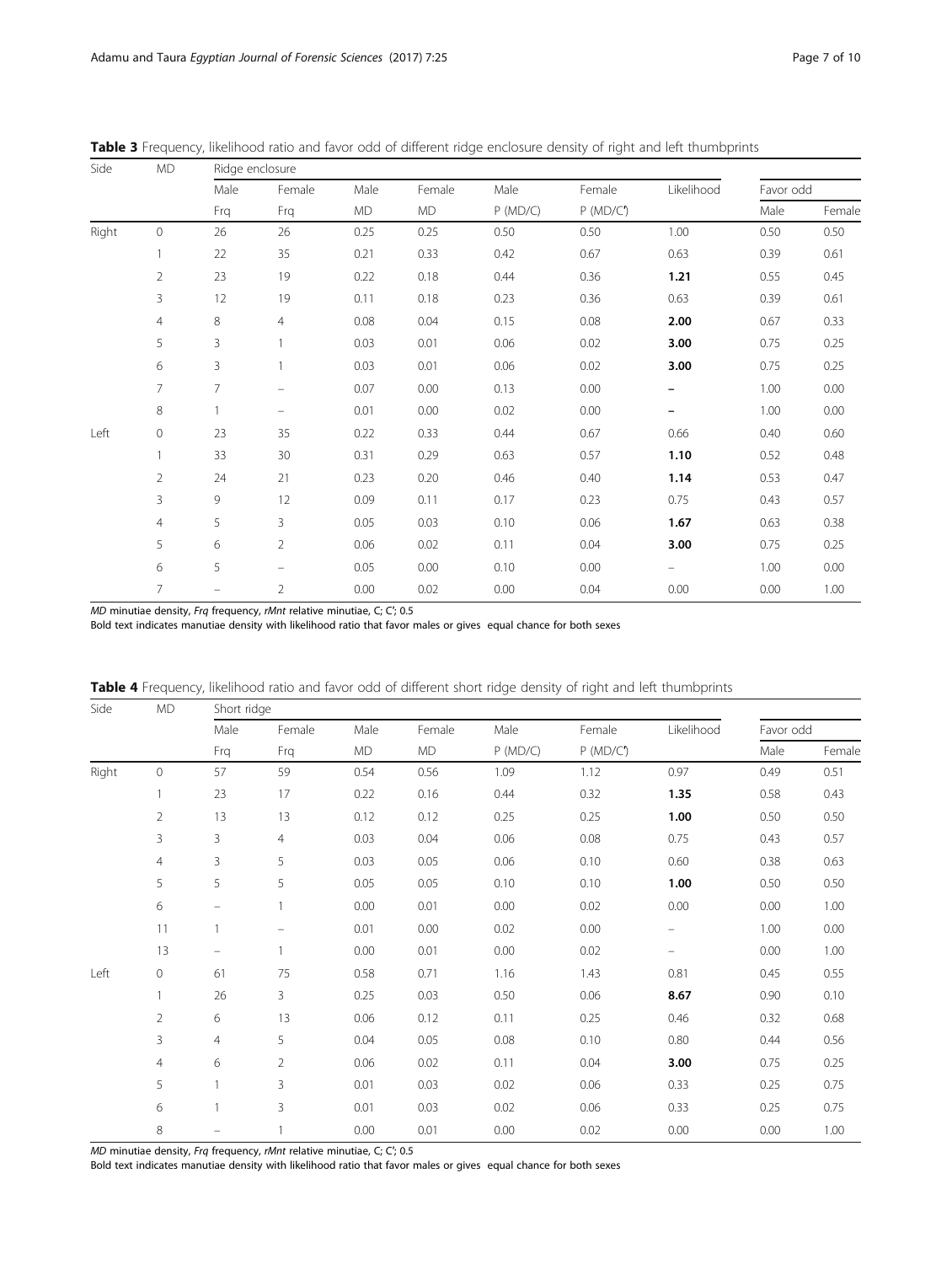| Side  | <b>MD</b>           | Ridge dot      |                          |           |           |            |         |                          |           |        |
|-------|---------------------|----------------|--------------------------|-----------|-----------|------------|---------|--------------------------|-----------|--------|
|       |                     | Male           | Female                   | Male      | Female    | Male       | Female  | Likelihood               | Favor odd |        |
|       |                     | Frq            | Frq                      | <b>MD</b> | <b>MD</b> | $P$ (MD/C) | P(MD/C) | Male                     | Male      | Female |
| Right | $\mathsf{O}\xspace$ | 36             | 53                       | 0.34      | 0.50      | 0.69       | 1.01    | 0.68                     | 0.40      | 0.60   |
|       | $\mathbf{1}$        | $20\,$         | 14                       | 0.19      | 0.13      | 0.38       | 0.27    | 1.43                     | 0.59      | 0.41   |
|       | $\overline{2}$      | 14             | 6                        | 0.13      | 0.06      | 0.27       | 0.11    | 2.33                     | 0.70      | 0.30   |
|       | 3                   | $\overline{7}$ | 10                       | 0.07      | 0.10      | 0.13       | 0.19    | 0.70                     | 0.41      | 0.59   |
|       | 4                   | $\,8\,$        | 3                        | 0.08      | 0.03      | 0.15       | 0.06    | 2.67                     | 0.73      | 0.27   |
|       | 5                   | 8              | $\mathsf 3$              | 0.08      | 0.03      | 0.15       | 0.06    | 2.67                     | 0.73      | 0.27   |
|       | 6                   | $\mathbb{1}$   | $\overline{4}$           | 0.01      | 0.04      | 0.02       | 0.08    | 0.25                     | 0.20      | 0.80   |
|       | 7                   | $\overline{2}$ | $\overline{4}$           | 0.02      | 0.04      | 0.04       | 0.08    | 0.50                     | 0.33      | 0.67   |
|       | 8                   | $\mathbb{1}$   | $\mathbf{1}$             | 0.01      | 0.01      | 0.02       | 0.02    | 1.00                     | 0.50      | 0.50   |
|       | 9                   | $\mathbf 2$    | $\sqrt{2}$               | 0.02      | 0.02      | 0.04       | 0.04    | 1.00                     | 0.50      | 0.50   |
|       | 10                  | $\mathbb{1}$   | $\overline{2}$           | 0.01      | 0.02      | 0.02       | 0.04    | 0.50                     | 0.33      | 0.67   |
|       | 12                  | $\overline{2}$ | $\mathbf{1}$             | 0.02      | 0.01      | 0.04       | 0.02    | 2.00                     | 0.67      | 0.33   |
|       | 13                  | $\mathbb{1}$   | $\mathbf{1}$             | 0.01      | 0.01      | 0.02       | 0.02    | 1.00                     | 0.50      | 0.50   |
|       | 16                  | $\overline{a}$ | $\mathbf{1}$             | 0.00      | 0.01      | 0.00       | 0.02    | 0.00                     | 0.00      | 1.00   |
|       | 17                  | $\mathbf{1}$   | $\overline{\phantom{a}}$ | 0.01      | 0.00      | 0.02       | 0.00    | $\overline{\phantom{0}}$ | 1.00      | 0.00   |
|       | 22                  | $\mathbf{1}$   | $\equiv$                 | 0.01      | 0.00      | 0.02       | 0.00    | $\qquad \qquad -$        | 1.00      | 0.00   |
| Left  | 0                   | 46             | 90                       | 0.44      | 0.86      | 0.88       | 1.71    | 0.51                     | 0.34      | 0.66   |
|       | $\mathbf{1}$        | 17             | $\overline{4}$           | 0.16      | 0.04      | 0.32       | 0.08    | 4.25                     | 0.81      | 0.19   |
|       | $\overline{2}$      | 12             | 5                        | 0.11      | 0.05      | 0.23       | 0.10    | 2.40                     | 0.71      | 0.29   |
|       | 3                   | 8              | $\mathbf{1}$             | 0.08      | 0.01      | 0.15       | 0.02    | 8.00                     | 0.89      | 0.11   |
|       | $\overline{4}$      | 3              | $\mathbf{1}$             | 0.03      | 0.01      | 0.06       | 0.02    | 3.00                     | 0.75      | 0.25   |
|       | 5                   | $\overline{2}$ | $\overline{2}$           | 0.02      | 0.02      | 0.04       | 0.04    | 1.00                     | 0.50      | 0.50   |
|       | 6                   | 6              | $\mathbf{1}$             | 0.06      | 0.01      | 0.11       | 0.02    | 6.00                     | 0.86      | 0.14   |
|       | 7                   | $\overline{2}$ | $\overline{\phantom{a}}$ | 0.02      | 0.00      | 0.04       | 0.00    | $\overline{\phantom{0}}$ | 1.00      | 0.00   |
|       | 8                   | $\mathbb{1}$   |                          | 0.01      | 0.00      | 0.02       | 0.00    | $\overline{\phantom{0}}$ | 1.00      | 0.00   |
|       | 9                   | $\sqrt{2}$     |                          | 0.02      | 0.00      | 0.04       | 0.00    |                          | 1.00      | 0.00   |
|       | 10                  | 3              |                          | 0.03      | 0.00      | 0.06       | 0.00    |                          | 1.00      | 0.00   |
|       | 11                  | $\mathbf{1}$   |                          | 0.01      | 0.00      | 0.02       | 0.00    |                          | 1.00      | 0.00   |
|       | 12                  | $\overline{a}$ | $\overline{2}$           | 0.00      | 0.02      | 0.00       | 0.04    | 0.00                     | 0.00      | 1.00   |
|       | 14                  | $\mathbb{1}$   |                          | 0.01      | 0.00      | 0.02       | 0.00    |                          | 1.00      | 0.00   |
|       | 16                  | 1              | $\overline{\phantom{a}}$ | 0.01      | 0.00      | 0.02       | 0.00    | $\overline{\phantom{0}}$ | 1.00      | 0.00   |

<span id="page-7-0"></span>Table 5 Frequency, likelihood ratio and favor odd of different ridge dot density of right and left thumbprints

Bold text indicates manutiae density with likelihood ratio that favor males or gives equal chance for both sexes

Reinart [2014\)](#page-9-0). The objectives of the present study were to determine the potential of fingerprint minutiae (level two features) in estimation of sex using likelihood ratio and posterior probability density among Hausa population as well as to determine which of the minutiae has more of the estimation power compared to others.

The frequency of pattern types in the present study is consistent with the overall rate of occurrences of fingerprints patterns, where loops are the predominant feature, followed by whorls, and the leastarches (Galton, [1892;](#page-9-0) Cummins and Midlo [1943](#page-9-0); Reinart [2014](#page-9-0)). The

higher median value of ridge ending and bifurcation combine with convergence observed in this study is in agreement with what was reported among Spanish population (Gutierrez-Redomero et al. [2007\)](#page-9-0). Similarly, among African Americans and European Americans the same pattern was documented (Fournier and Ross [2016\)](#page-9-0). In the process of personal identification, the less frequency of appearance of the epidermal features such as minutiae in the population reflects their importance in the forensic context. It was suggested that morphological characteristics will be more powerful indicators,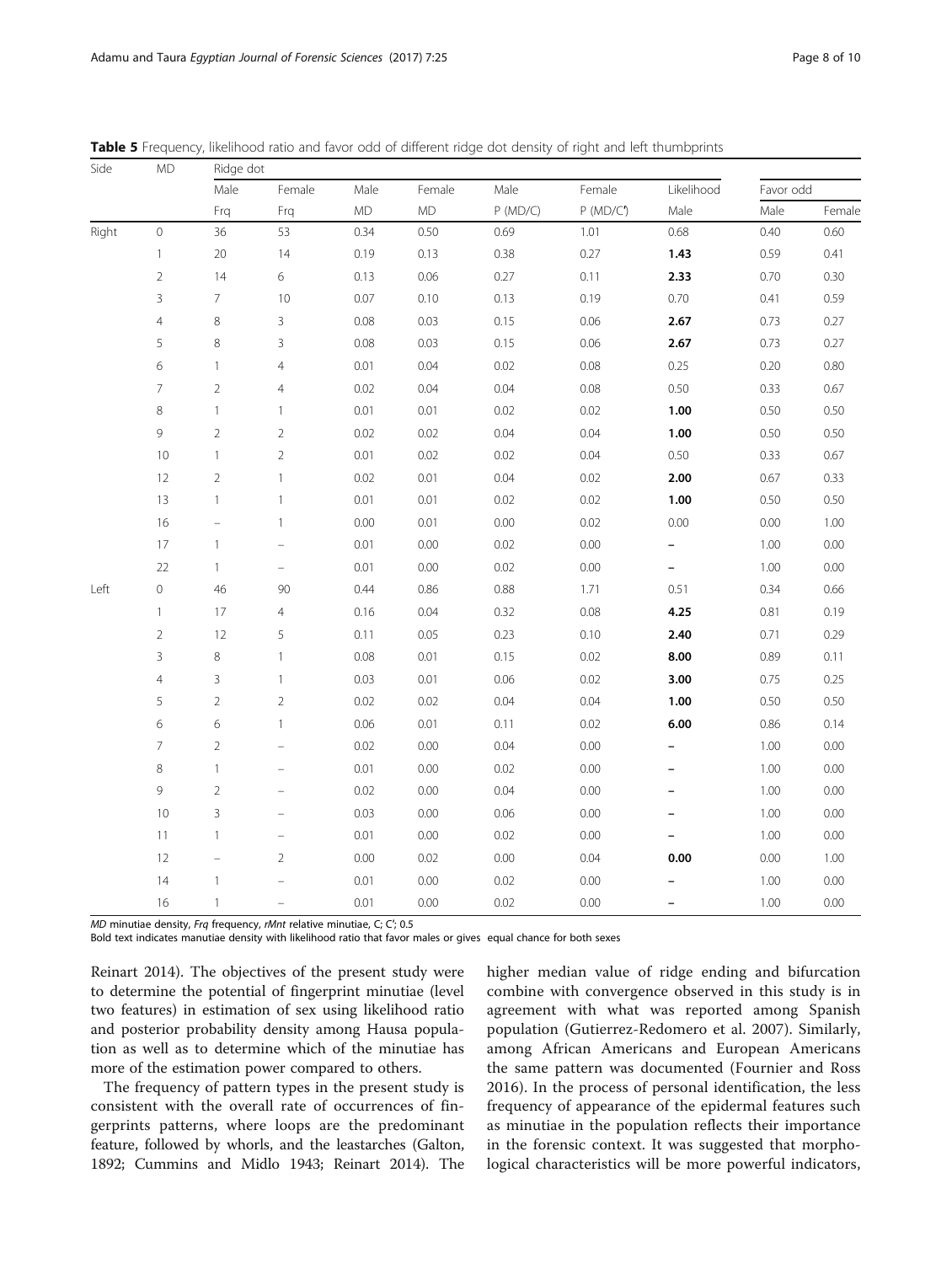if they are less frequent in the population than if they occurred more frequently (Gutie'rrez-Redomero et al., 2011).This indicates that the other minutiae such as short ridges may have more forensic potential than the other minutiae.

The significant difference observed in ridge ending, bifurcation & convergence and ridge dot may provide clue on the population difference in the influence of minutiae. This is supported by previous studies among Spanish population (Gutierrez-Redomero et al. [2007](#page-9-0); Gutie'rrez-Redomero et al., 2011). Similarly, it was reported that Caucasians and African Americans had the strongest potential for sex identification through minutiae ridge-length ratio differences with very high statistical significance. However, Native Americans, Asians, and Hispanics demonstrated insignificant differences between males and females (Reinart [2014\)](#page-9-0). Gender was also not found to have a significant influence on minutiae (Fournier and Ross [2016](#page-9-0)). This led to suggestion that racial background can be considered in determining the significant sexual dimorphism (Reinart [2014](#page-9-0)). On this note, it seems necessary to explore other methods of sex estimation based on the minutiae frequency using likelihood ratio as employed in ridge density (Gutierrez-Redomero et al. [2013](#page-9-0); Kapoor and Badiye [2015](#page-9-0); Ahmed and Osman [2016](#page-9-0); Rivalderia et al. [2016\)](#page-9-0).

As it was observed in this study minutiae count appeared to reveal a useful likelihood ratio for sex determination. From this study likelihood ratio reveal more differences between males and females better than what was observed using independent sample analysis. This is supported by previous study (Reinart [2014](#page-9-0)). However, it is important to note that those minutiae that demonstrated statistically significant difference were the same minutiae that revealed clear likelihood ratio for sex inference. Another consideration is that the independent sample analyses may be influenced by the degree of freedom which has little or no influence on the likelihood ratio. Each ridge density is treated separately using likelihood ratio; hence the influence of outliers may not be expressed in the entire sample. In addition, it was recommended that descriptive statistics based on racial determination within the field of dermatoglyphic and larger forensic sciences community should be avoided. Likelihood ratios are calculated using probabilities based on race with regards to DNA analysis (Budowle et al. [1999](#page-9-0); Reinart [2014\)](#page-9-0).

Conversely, out of the large number of minutiae classification reported in the literature (Gutierrez et al., [2008](#page-9-0); Gutierrez-Redomero et al., [2011;](#page-9-0) Adamu et al. [2017](#page-9-0)), only five types of minutiae were utilized in this study. This is to allow the possible application of the results in forensic cases. The five minutiae were suggested to exhibit higher degree of relevance (Fournier and Ross [2016](#page-9-0)) and the most commonly used features in the forensic investigation. The nature and variability of configurations of epidermal ridge minutiae is of direct value to forensic science in the processes of the evaluation and comparison of fingerprints of a suspect, especially of partial fingerprints left at the criminal scene (Stoney and Thornton [1986\)](#page-9-0). However, the density of the minutiae varies in accordance with their location on the fingerprint (Kingston [1964](#page-9-0); Lin [1981;](#page-9-0) Sclove [1979\)](#page-9-0) and a greater density of minutiae in the nucleus and in the delta than in the periphery of the impression (Champod and Margot [1996;](#page-9-0) Gutierrez-Redomero et al. [2007](#page-9-0)).The association between the number of minutiae and the principal pattern type was also reported (Okajima [1970](#page-9-0); Dankmeijer et al. [1980](#page-9-0); Gutierrez-Redomero et al. [2007](#page-9-0)).

Higher sample size may reveal more information on the application of the likelihood ratio in sex inference from minutiae density. Exploring the potential of fingerprints minutiae density from other digits may be useful in providing further information that may be needed by forensic community.

# Conclusions

The present study revealed the application of likelihood ratio for a possible sex inference especially in cases where knowing the sex is considered to be one of the information needed to identify a suspecting forensic case. Where no sexual dimorphism was documented for an encountered minutiae feature in the forensic scene, likelihood ratio can be useful in sex inference from those features. Increase in given type of minutiae density is likely to infer males more than females. Ridge ending minutiae was observed to have higher discriminating power as shown by higher likelihood ratio for sex inference from minutiae density among Hausa population. The likelihood ratio reveals more potential in sex inference more than can be obtained using analyses of variance statistical methods.

#### Acknowledgements

We thank all the participants who gave their consent to participate in this study. We also appreciated the contribution of Mr. SunusiAminu for developing fingerprint capturing and analyses software used in used in this study.

#### Funding

Not applicable/Nil

# Availability of data and materials

Data sets generated from this study can be found at department of Anatomy, Faculty of Basic Medical Sciences, College of Health Sciences, Bayero University or on request to the following email addresses; alhassan.ana@buk.edu.ng / mgtaura.ana@buk.edu.ng

#### Authors' contributions

LHA & MGT: concepts, design, definition of intellectual content, manuscript preparation, editing and review. LHA: literature search, data acquisition and analyses. Both authors read and approved the final manuscript.